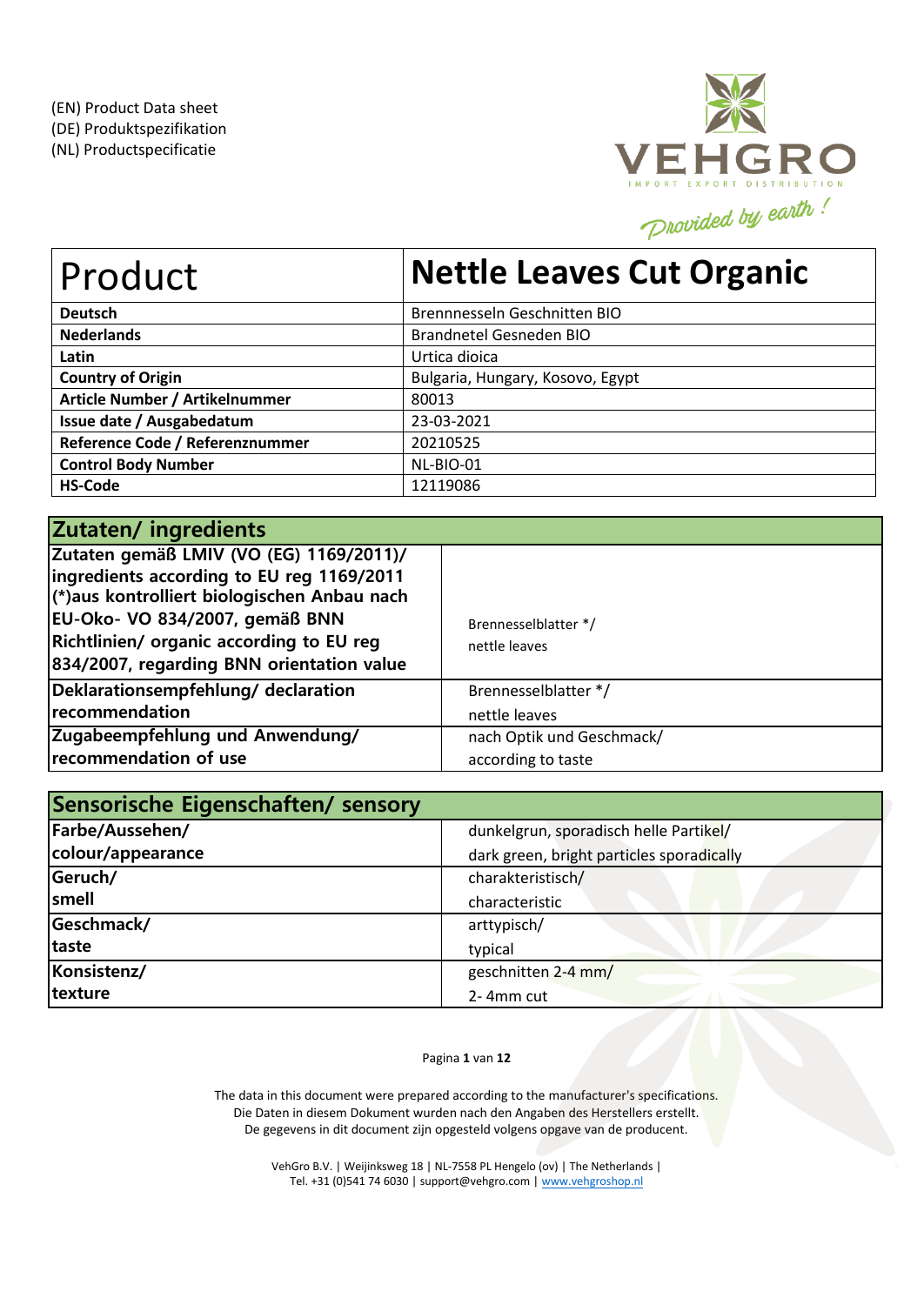

| Weitere Informationen/ additional information                                                                                 |                                                                                                              |  |  |  |  |
|-------------------------------------------------------------------------------------------------------------------------------|--------------------------------------------------------------------------------------------------------------|--|--|--|--|
| <b>Halal</b>                                                                                                                  | nein/ no                                                                                                     |  |  |  |  |
| Kosher                                                                                                                        | ja/ yes                                                                                                      |  |  |  |  |
| lonisierende Strahlen/irradiation                                                                                             | Das Produkt wurde zu keinem Zeitpunkt mit ionisierenden<br>Strahlen behandelt.<br>Product is not irradiated. |  |  |  |  |
| <b>Begasung/fumigation</b>                                                                                                    | Das Produkt wurde zu keinem Zeitpunkt begast.<br>Product is not fumigated.                                   |  |  |  |  |
| Geeignet für vegetarische Ernahrung/ suitable<br>for vegetarian nutrition                                                     | ja/ yes                                                                                                      |  |  |  |  |
| Geeignet für vegane Ernahrung/ suitable for<br>vegan nutrition                                                                | ja/ yes                                                                                                      |  |  |  |  |
| Keimreduzierung/ germ reduction                                                                                               | nein/ no                                                                                                     |  |  |  |  |
| Nanopartikel enthalten/ contains nanoparticles                                                                                | nein/no                                                                                                      |  |  |  |  |
| Novel food                                                                                                                    | nein/no                                                                                                      |  |  |  |  |
| <b>Active principles</b>                                                                                                      | nein/ no                                                                                                     |  |  |  |  |
| Besorgniserregende Stoffe gemäß REACH-<br>Verordnung/ SVHC (Substances of Very High<br>Concern) according to REACH regulation | keine/ non                                                                                                   |  |  |  |  |
| Siebung/ sieving                                                                                                              | keine Angabe/ no information                                                                                 |  |  |  |  |
| SiebgroBe/ sieve size                                                                                                         | keine Angabe/ no information                                                                                 |  |  |  |  |
| Dauermagnet/ magnet                                                                                                           | keine Angabe/ no information                                                                                 |  |  |  |  |
| Magnetstarke (Gauss)/ magnet power                                                                                            | keine Angabe/ no information                                                                                 |  |  |  |  |
| Allmetallabscheidung/ metal detector                                                                                          | ja/ yes                                                                                                      |  |  |  |  |
| <b>FE</b> in mm                                                                                                               | keine Angabe/ no information                                                                                 |  |  |  |  |

Pagina **2** van **12**

The data in this document were prepared according to the manufacturer's specifications. Die Daten in diesem Dokument wurden nach den Angaben des Herstellers erstellt. De gegevens in dit document zijn opgesteld volgens opgave van de producent.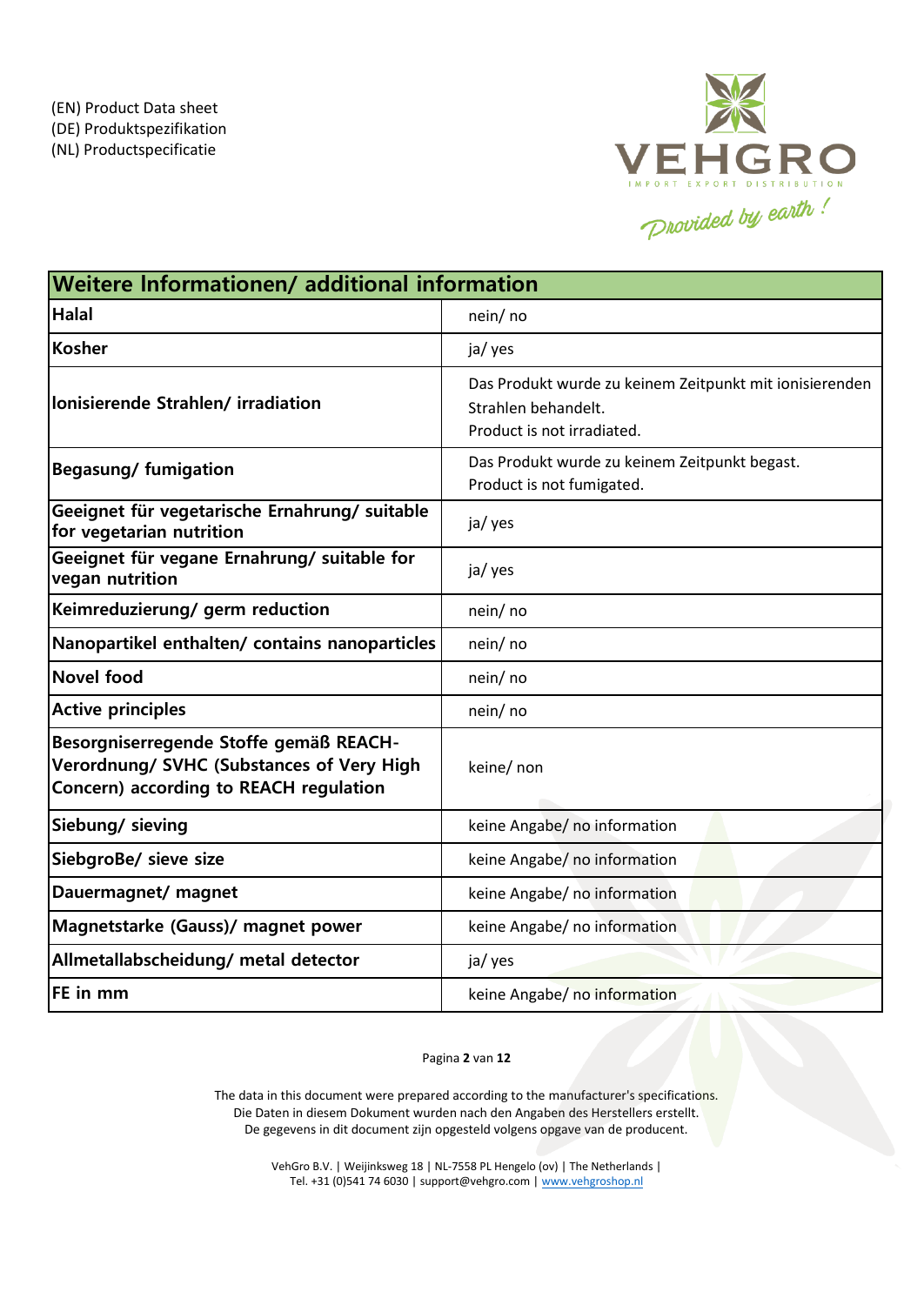

| $NFE$ in mm                                                                        | keine Angabe/ no information                                |
|------------------------------------------------------------------------------------|-------------------------------------------------------------|
| <b>SS</b> in mm                                                                    | keine Angabe/ no information                                |
| andere FremdkorpervermeidungsmaBnahmen/<br>other meassures to avoid foreign bodies | keine Angabe/ no information                                |
| Mindesthaltbarkeit/ shelf life                                                     | 36 Monate/ months                                           |
| Restlaufzeit bei Auslieferung/remaining time                                       | 12 Monate/ months                                           |
| Lagertemperatur/ storrage temperature                                              | Raumtemperatur/ ambient temperature                         |
| Lichtverhalnisse/ lightning conditions                                             | tichtgeschutzt lagern/ store protected from direct sunlight |
| Luftfeuchtigkeit/ humidity                                                         | <65%                                                        |
| Pflanzlich und/oder synthetischer Ursprung/<br>vegetal and/or synthetical origin   | Pflanzlich/ vegetal                                         |
| tierisches Fett enthalten/ contains animal fat                                     | nein/ no                                                    |
| pflanzliches Cl/Fett hinzugefugt/ vegetable<br>fat/oil added                       | nein/ no                                                    |
| Palmfett sowie Derivate hinzugefugt/ added<br>palm fat as well as derivates        | nein/ no                                                    |
| Alkoholfrei/ alcohol-free                                                          | ja/ yes                                                     |
| Diacethylfrei/ diacethyl-free                                                      | ja/ yes                                                     |

#### Pagina **3** van **12**

The data in this document were prepared according to the manufacturer's specifications. Die Daten in diesem Dokument wurden nach den Angaben des Herstellers erstellt. De gegevens in dit document zijn opgesteld volgens opgave van de producent.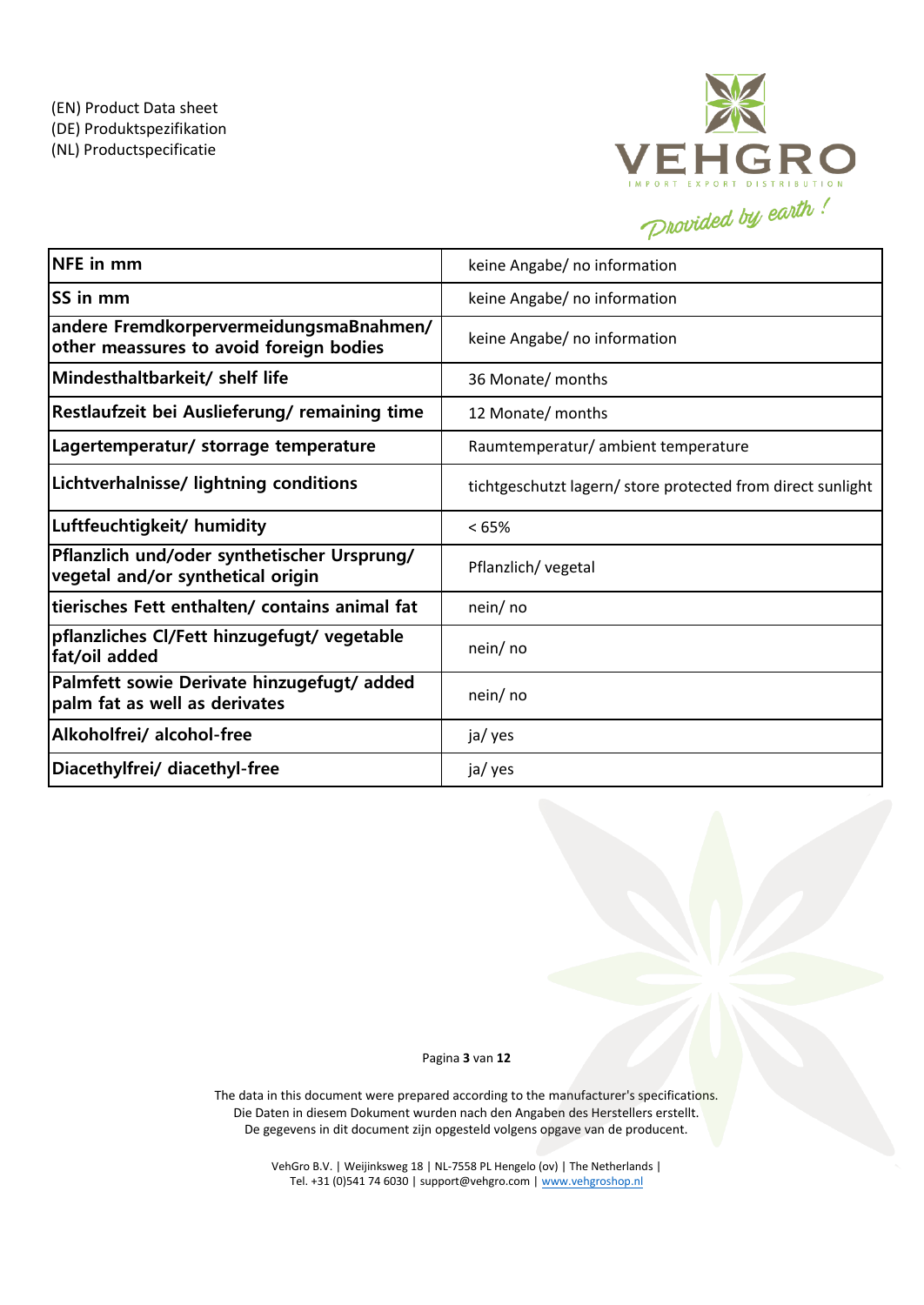

| Chemisch/Physikalische Daten / chemical/physical data |                              |  |  |  |
|-------------------------------------------------------|------------------------------|--|--|--|
| Reinheitsgehalt/ purity (%)                           | keine Angabe/ no information |  |  |  |
| Restfeuchte/ moisture (%)                             | < 8,0                        |  |  |  |
| Asche/ ash (%)                                        | keine Angabe/ no information |  |  |  |
| Saureunlosliche Asche/ acid-insoluble ash (%)         | keine Angabe/ no information |  |  |  |
| pH-Wert/ pH level                                     | keine Angabe/ no information |  |  |  |
| Atherischer Olgehalt/ essential oil content (%)       | keine Angabe/ no information |  |  |  |
| Viskositat/ viscosity (mPas)                          | keine Angabe/ no information |  |  |  |
| Dichte/ density (g/L)                                 | keine Angabe/ no information |  |  |  |
| <b>ASTA</b>                                           | keine Angabe/ no information |  |  |  |
| Scharfe nach SCU/ spiciness by scoville               | keine Angabe/ no information |  |  |  |
| Piperingehalt/ content of piperine (%)                | keine Angabe/ no information |  |  |  |
| Capsaicingehalt/ content of capsaicin (%)             | keine Angabe/ no information |  |  |  |
| Rehydrationsverhaltnis/rehydration                    | keine Angabe/ no information |  |  |  |

Pagina **4** van **12**

The data in this document were prepared according to the manufacturer's specifications. Die Daten in diesem Dokument wurden nach den Angaben des Herstellers erstellt. De gegevens in dit document zijn opgesteld volgens opgave van de producent.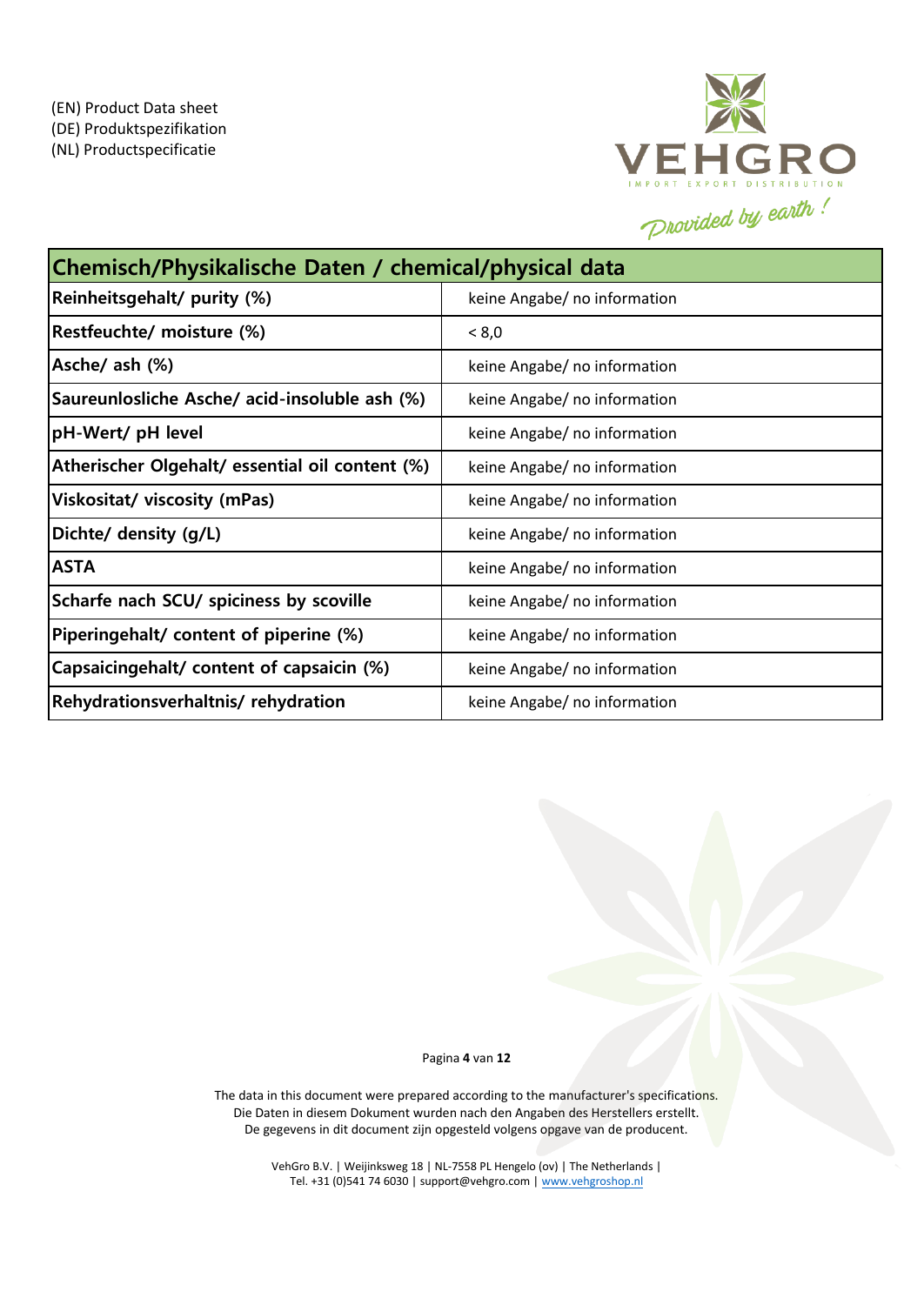

| Mikrobiologie/ microbiology                                                                                   |              |  |  |  |
|---------------------------------------------------------------------------------------------------------------|--------------|--|--|--|
| Gesamtkeimzahl/ total plate count (kbE/g /                                                                    | < 10.000.000 |  |  |  |
| Hefen/ yeasts (kbE/g / cfu/g)                                                                                 | < 500.000    |  |  |  |
| Schimmel/ moulds (kbE/g / cfu/g)                                                                              | < 100.000    |  |  |  |
| Bacillus cereus (kbE/g / cfu/g)                                                                               | < 10.000     |  |  |  |
| Staphyloccocus aureus (kbE/g / cfu/g)                                                                         | < 1.000      |  |  |  |
| Sulfit reduzierende Clostridien/ sulphite<br>reducing clostridia (kbE/g / cfu/g)                              | < 10.000     |  |  |  |
| Escherichia coli (kbE/g / cfu/g)                                                                              | < 1.000      |  |  |  |
| <b>Salmonella</b>                                                                                             | n.n. in 25g  |  |  |  |
| Enterobacteriaceae (kbE/g / cfu/g)                                                                            |              |  |  |  |
| Anaerobe thermophile Sporenbildner/<br>thermophilic anaerobic spore formers (kbE/g /                          |              |  |  |  |
| Aerobe thermophile Sporenbildner/<br>thermophilic aerobic spore formers (kbE/g /                              |              |  |  |  |
| Entsprechen min. den Richt- und Warnwerten für Krauter und Gewurze der Deutschen Gesellschaft für Hygiene und |              |  |  |  |
| Mikrobiologie, in der gultigen Fassung.                                                                       |              |  |  |  |

#### Pagina **5** van **12**

The data in this document were prepared according to the manufacturer's specifications. Die Daten in diesem Dokument wurden nach den Angaben des Herstellers erstellt. De gegevens in dit document zijn opgesteld volgens opgave van de producent.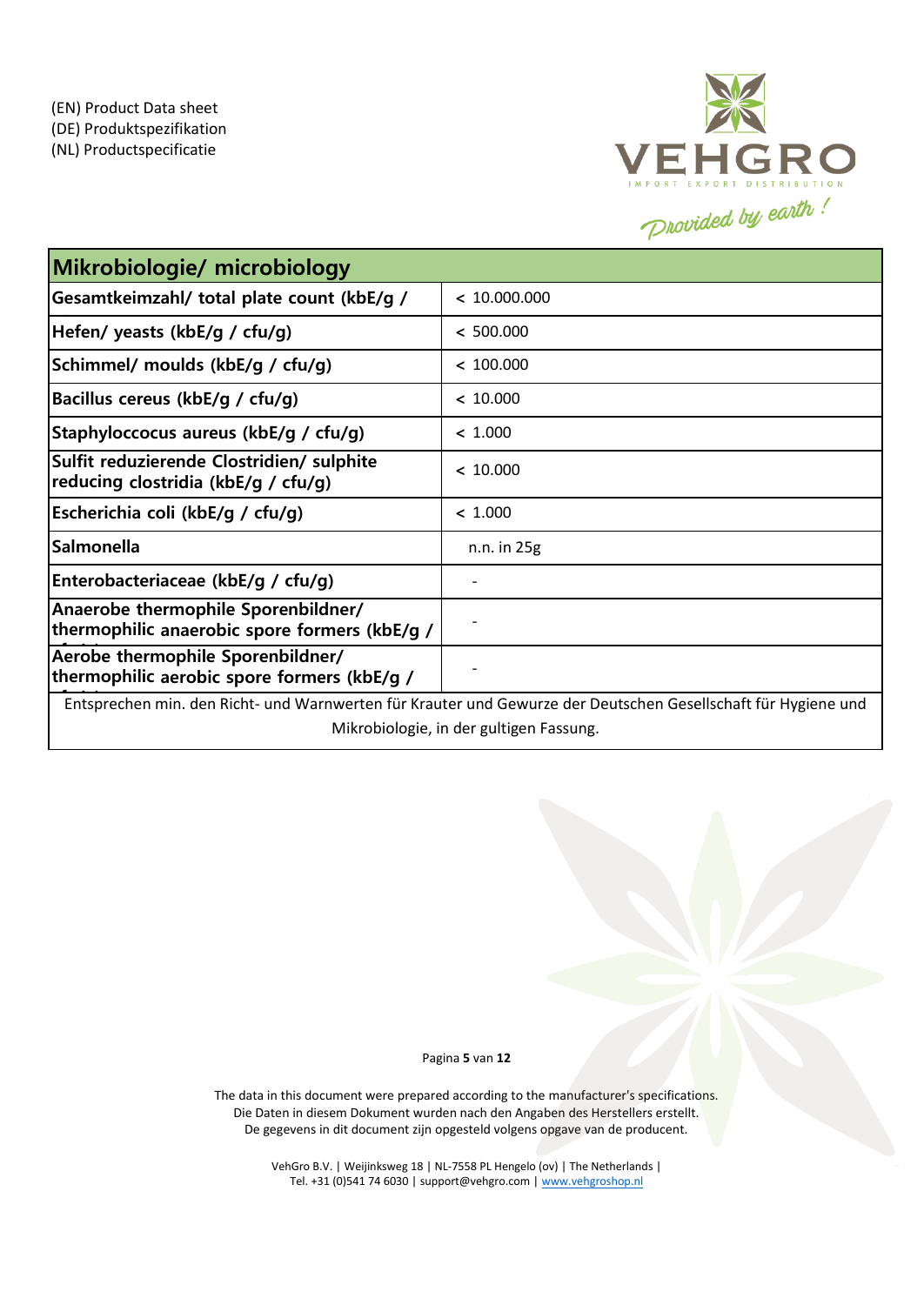

| <b>Allergene/ allergens</b>                                                                                                                                                                                                                                                                                                                                                                                                                                                                                         |                      |                           |                                    |                                  |                                           |                                   |                 |
|---------------------------------------------------------------------------------------------------------------------------------------------------------------------------------------------------------------------------------------------------------------------------------------------------------------------------------------------------------------------------------------------------------------------------------------------------------------------------------------------------------------------|----------------------|---------------------------|------------------------------------|----------------------------------|-------------------------------------------|-----------------------------------|-----------------|
| Bei allen praventiven MaBnahmen und Erfahrungswerten<br>kann die Abwesenheit von allergenen Stoffen im Spuren-<br>bereich nicht zu 100% garantiert werden. Eine<br>Kreuzkontamination kann bereits auf dem Feld, zum<br>Zeitpunkt der Ernte, Transport etc. stattgefunden haben.<br>For all preventive measures taken and experience, the<br>absence of traces of allergenic substances can not be<br>guaranteed 100%. cross- contamination may have<br>occurred already in the field, at harvest,<br>transport etc | enthalten/containing | Frei von/ free from (ppm) | Als Spur enthalten/ with<br>traces | Als Kontamination<br>enthalten / | Im Betrieb im Einsatz/<br>used in factory | Produktionslinie/<br>Auf gleicher | Bemerkung/notes |
| Glutenhaltiges Getreide, namentlich Weizen,<br>Roggen, Gerste, Hafer, Dinkel, Kamut oder<br>Hybridstamme davon, sowie daraus hergestellte<br>Erzeugnisse/ cereals containing gluten (namely:<br>wheat, rye, barley, oat, spelt, kamut or hybrids)<br>and products thereof                                                                                                                                                                                                                                           | nein/<br>no          | ja/yes<br>< 20            | nein/<br>no                        | nein/<br>no                      | ja/<br>yes                                | nein/<br>no                       |                 |
| Krebstiere und daraus gewonnene Erzeugnisse/                                                                                                                                                                                                                                                                                                                                                                                                                                                                        | nein/                | ja/ yes                   | nein/                              | nein/                            | nein/                                     | nein/                             |                 |
| crustaceans and products thereof                                                                                                                                                                                                                                                                                                                                                                                                                                                                                    | no                   | < 10                      | no                                 | no                               | no                                        | no                                |                 |
| Eier und daraus gewonnene Erzeugnisse/                                                                                                                                                                                                                                                                                                                                                                                                                                                                              | nein/                | ja/ yes                   | nein/                              | nein/                            | nein/                                     | nein/                             |                 |
| egg and products thereof                                                                                                                                                                                                                                                                                                                                                                                                                                                                                            | no                   | < 20                      | no                                 | no                               | no                                        | no                                |                 |
| Fische und daraus gewonnene Erzeugnisse/                                                                                                                                                                                                                                                                                                                                                                                                                                                                            | nein/                | ja/ yes                   | nein/                              | nein/                            | nein/                                     | nein/                             |                 |
| fish and products thereof                                                                                                                                                                                                                                                                                                                                                                                                                                                                                           | no                   | < 100                     | no                                 | no                               | no                                        | no                                |                 |
| Erdnusse und daraus gewonnene Erzeugnisse/                                                                                                                                                                                                                                                                                                                                                                                                                                                                          | nein/                | ja/ yes                   | nein/                              | nein/                            | nein/                                     | nein/                             |                 |
| peanuts and products thereof                                                                                                                                                                                                                                                                                                                                                                                                                                                                                        | no                   | < 8                       | no                                 | no                               | no                                        | no                                |                 |
| Sojabohnen und daraus gewonnene                                                                                                                                                                                                                                                                                                                                                                                                                                                                                     | nein/                | ja/ yes                   | nein/                              | nein/                            | ja/                                       | nein/                             |                 |
| Erzeugnisse/ soy beans and products thereof                                                                                                                                                                                                                                                                                                                                                                                                                                                                         | no                   | $25$                      | no                                 | no                               | yes                                       | no                                |                 |
| Milch und daraus gewonnene Erzeugnisse<br>(einschlieBlich Laktose)/ milk and products thereof<br>(incl. lactose)                                                                                                                                                                                                                                                                                                                                                                                                    | nein/<br>no          | ja/ yes<br>< 50           | nein/<br>no                        | nein/<br>no                      | nein/<br>no                               | nein/<br>no                       |                 |

### Pagina **6** van **12**

The data in this document were prepared according to the manufacturer's specifications. Die Daten in diesem Dokument wurden nach den Angaben des Herstellers erstellt. De gegevens in dit document zijn opgesteld volgens opgave van de producent.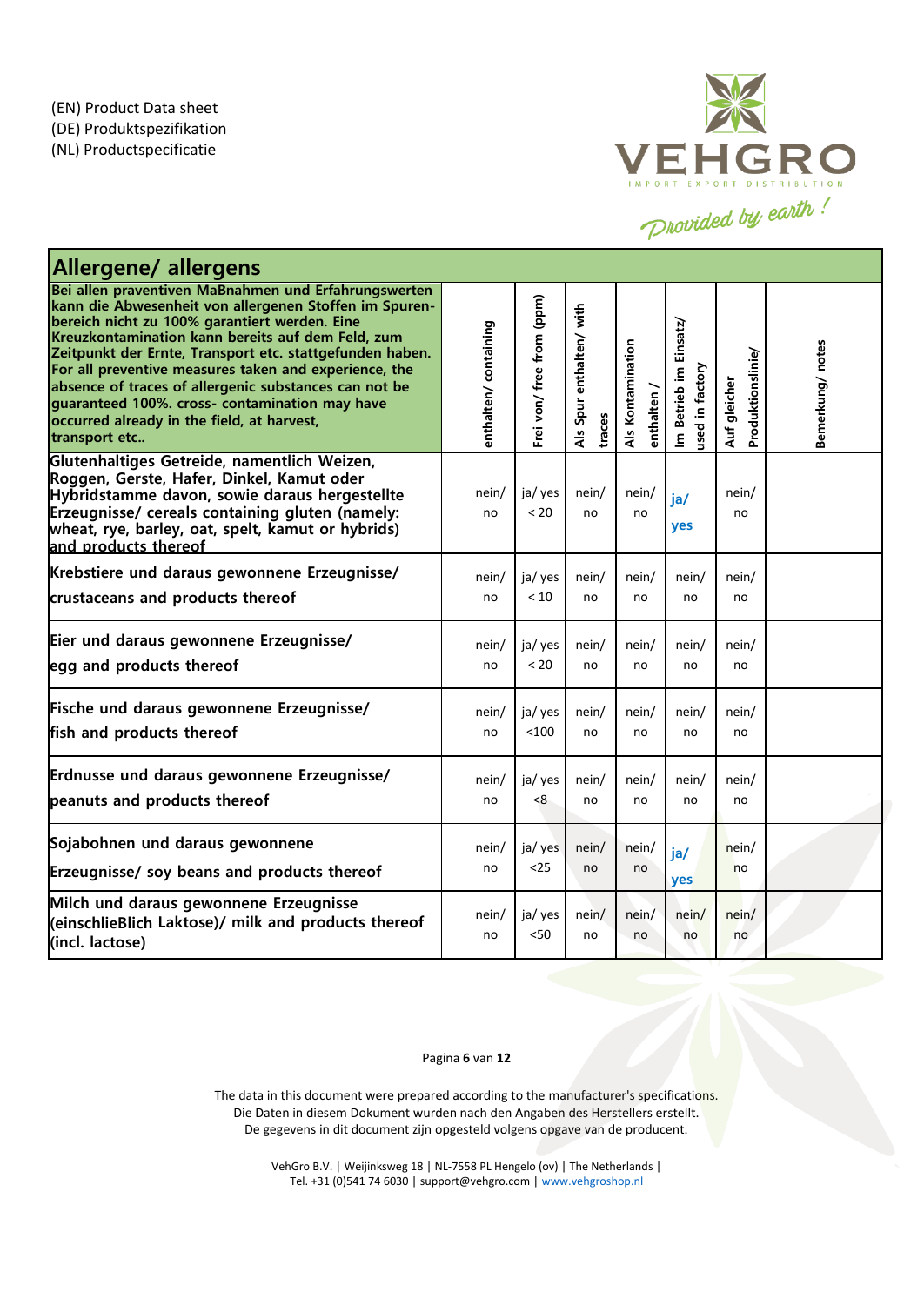

| Schalenfruchte (Mandeln, Hasel-, Walnusse,<br>Pistazien, u. a.) und daraus hergestellte Erzeugnisse/<br>nuts (namely: almonds, hazelnut, walnut, pistachio,<br>a.o.) and products thereof |                     | nein/<br>no | ja/ yes<br>$15$   | nein/<br>no | nein/<br>no | ja/<br>yes  | ja/<br>yes  | Mandel/ almond |
|-------------------------------------------------------------------------------------------------------------------------------------------------------------------------------------------|---------------------|-------------|-------------------|-------------|-------------|-------------|-------------|----------------|
| Sellerie und daraus hergestellte Erzeugnisse/<br>celery and products thereof                                                                                                              |                     | nein/<br>no | ja/ yes<br><15    | nein/<br>no | nein/<br>no | ja/<br>yes  | ja/<br>yes  |                |
| Senf und daraus hergestellte Erzeugnisse/<br>mustard and products thereof                                                                                                                 |                     | nein/<br>no | ja/ yes<br>$15$   | nein/<br>no | nein/<br>no | ja/<br>yes  | ja/<br>yes  |                |
| Sesamsamen und daraus hergestellte<br>Erzeugnisse/ sesame seeds and products thereof                                                                                                      |                     | nein/<br>no | ja/ yes<br>$<$ 10 | nein/<br>no | nein/<br>no | nein/<br>no | nein/<br>no |                |
| Schwefeldioxid und Sulfite/ sulphur dioxide and<br>sulphites                                                                                                                              |                     | nein/<br>no | ja/ yes<br>$<$ 10 | nein/<br>no | nein/<br>no | nein/<br>no | nein/<br>no |                |
| Lupinen und daraus hergestellte Erzeugnisse/<br>lupin and products thereof                                                                                                                |                     | nein/<br>no | ja/ yes<br>$20$   | nein/<br>no | nein/<br>no | nein/<br>no | nein/<br>no |                |
| Weichtiere und daraus hergestellte Erzeugnisse/<br>molluscs and products thereof                                                                                                          |                     | nein/<br>no | ja/ yes<br>$20$   | nein/<br>no | nein/<br>no | nein/<br>no | nein/<br>no |                |
| Sojaol/ soya oil                                                                                                                                                                          | enthalten/ contains | nein/no     |                   |             |             |             |             |                |
| Sojalecithin/ soya                                                                                                                                                                        | enthalten/contains  | nein/ no    |                   |             |             |             |             |                |
| <b>Saccharose</b>                                                                                                                                                                         | enthalten/contains  | nein/ no    |                   |             |             |             |             |                |
| Fructose                                                                                                                                                                                  | enthalten/contains  | nein/ no    |                   |             |             |             |             |                |
| Rindfleisch/ beef                                                                                                                                                                         | enthalten/contains  | nein/ no    |                   |             |             |             |             |                |
| Rind, sonstige/ cattle<br>derivates                                                                                                                                                       | enthalten/contains  | nein/ no    |                   |             |             |             |             |                |
| Schweinefleisch/ pork<br>enthalten/contains                                                                                                                                               |                     | nein/no     |                   |             |             |             |             |                |

Pagina **7** van **12**

The data in this document were prepared according to the manufacturer's specifications. Die Daten in diesem Dokument wurden nach den Angaben des Herstellers erstellt. De gegevens in dit document zijn opgesteld volgens opgave van de producent.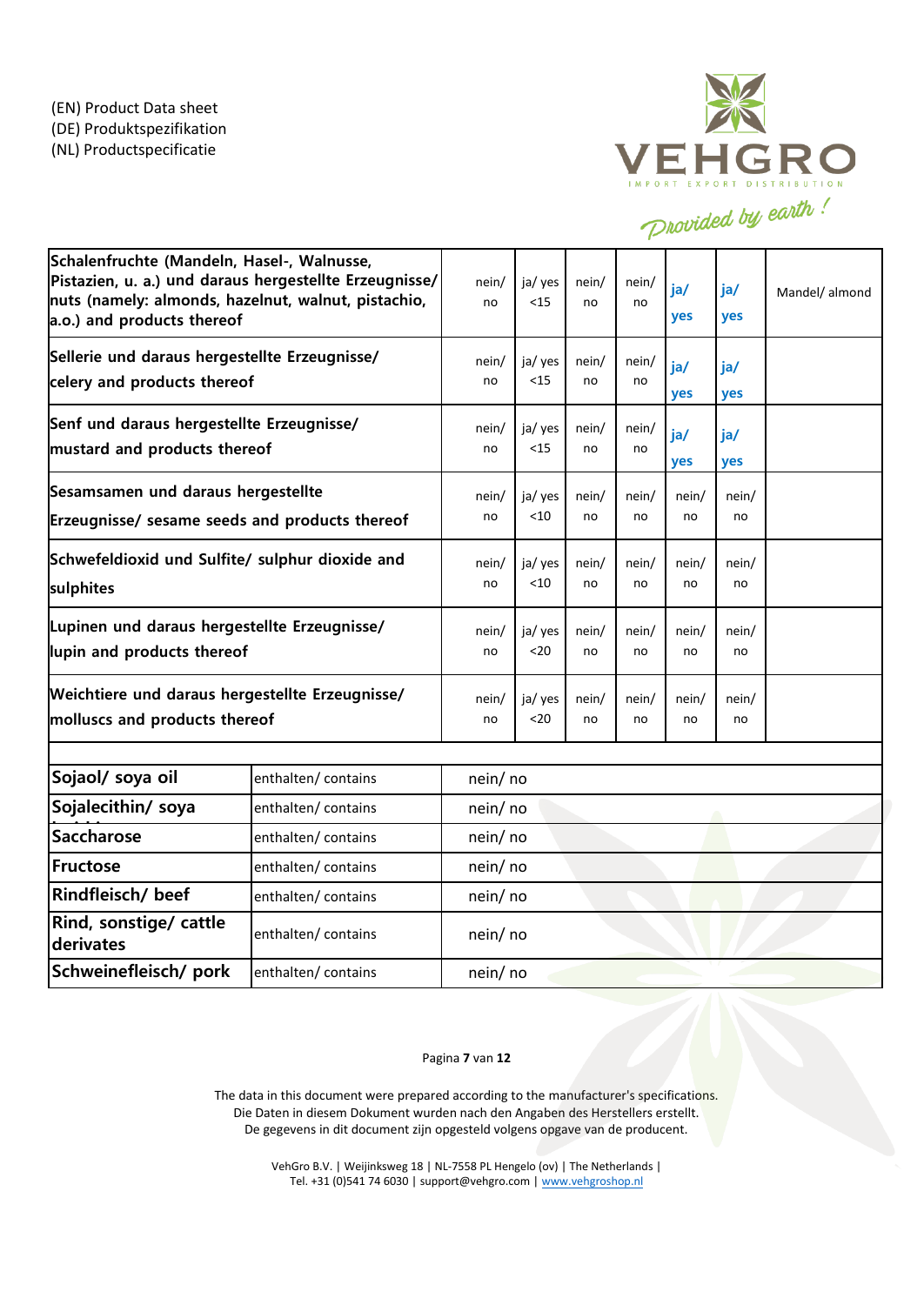

| Schwein, sonstige/ pig<br>derivates                     | enthalten/ contains | nein/no  |
|---------------------------------------------------------|---------------------|----------|
| Geflügelfleisch/ poultry                                | enthalten/ contains | nein/no  |
| Geflügel, sonstige/<br>poultry derivates                | enthalten/contains  | nein/ no |
| Mais/ corn                                              | enthalten/contains  | nein/no  |
| Kakao/ cacao                                            | enthalten/contains  | nein/ no |
| Hülsenfrüchte/ legumes enthalten/ contains              |                     | nein/ no |
| Hefe/ yeast                                             | enthalten/contains  | nein/ no |
| Senföl/ mustard                                         | enthalten/contains  | nein/ no |
| Lactose                                                 | enthalten/contains  | nein/ no |
| Glutamate, zugesetzt/<br>glutamate, added               | enthalten/contains  | nein/ no |
| Glutamate, natUrlicher<br>Gehalt/ glutamate,<br>natural | enthalten/contains  | nein/no  |
| <b>BHA-BHT</b><br>(E320-E321)                           | enthalten/contains  | nein/no  |
| Benzoesaure/ benzoic                                    | enthalten/contains  | nein/ no |
| Parabene/ parabens<br>(E214-E219)                       | enthalten/contains  | nein/no  |
| Azofarbstoffe/ azo dyes enthalten/ contains             |                     | nein/no  |
| Tartrazine/tartrazin                                    | enthalten/contains  | nein/no  |
| Gelborange/<br>sunset yellow                            | enthalten/ contains | nein/no  |
| Azorubine/<br>azorubin (E122)                           | enthalten/contains  | nein/no  |

### Pagina **8** van **12**

The data in this document were prepared according to the manufacturer's specifications. Die Daten in diesem Dokument wurden nach den Angaben des Herstellers erstellt. De gegevens in dit document zijn opgesteld volgens opgave van de producent.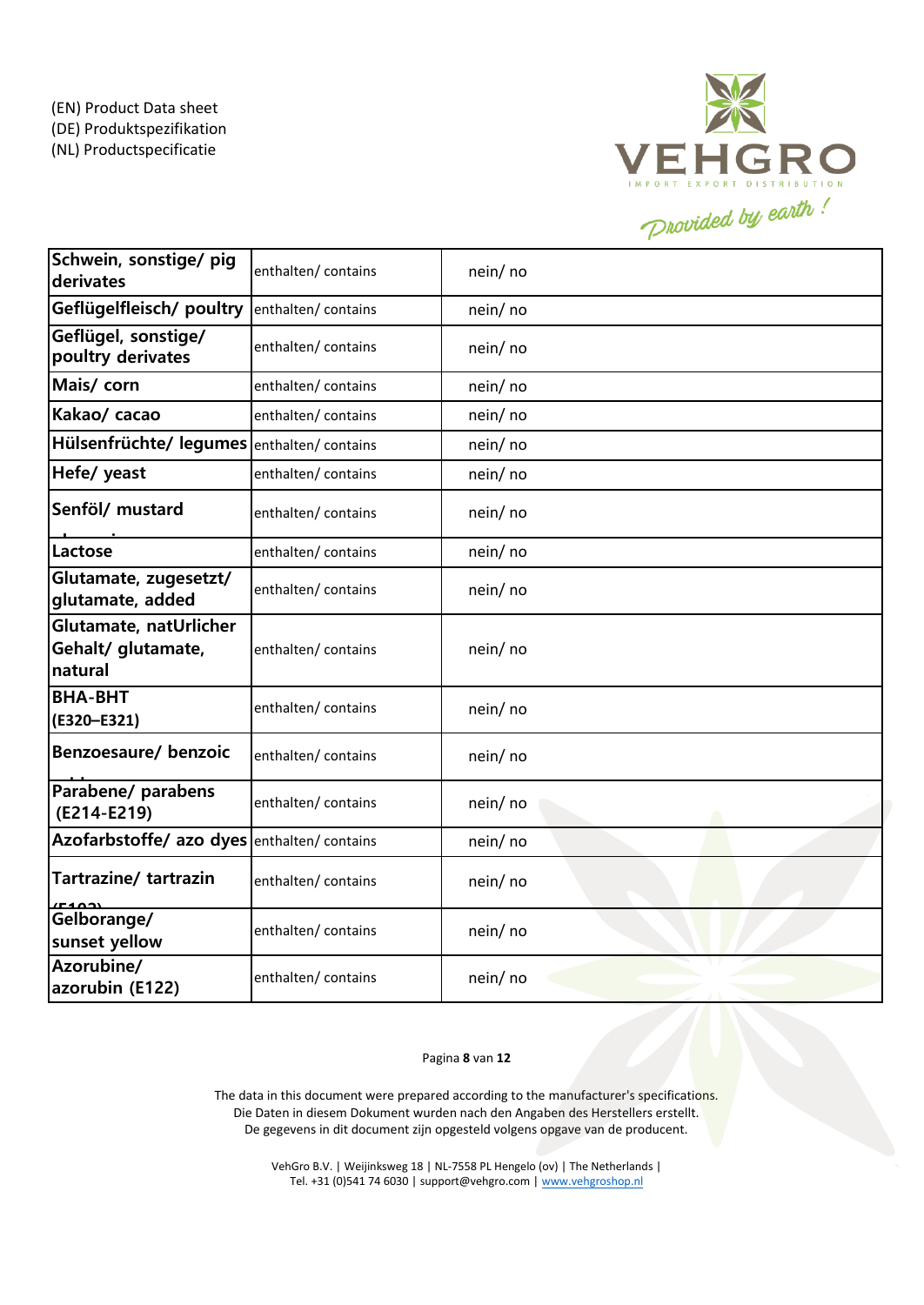

| Amarante/<br>amaranth (E123)                   | enthalten/contains  | nein/ no |
|------------------------------------------------|---------------------|----------|
| Cochenillerot/<br>cochenille red A (E124)      | enthalten/contains  | nein/ no |
| Sorbinsaure/ sorbic acidenthalten/ contains    |                     | nein/ no |
| Zimt/ cinnamon                                 | enthalten/contains  | nein/ no |
| <b>Vanillin</b>                                | enthalten/contains  | nein/ no |
| Umbelliferae                                   | enthalten/contains  | nein/ no |
| Koriander/coriander                            | enthalten/ contains | nein/ no |
| Selleriecl ,- oleoresin/<br>celery oil, celery | enthalten/ contains | nein/ no |
| Milchprotein/ milk                             | enthalten/contains  | nein/ no |

| Nährwerte/ nutritional values                |                |  |  |  |  |
|----------------------------------------------|----------------|--|--|--|--|
| kcal/100 g                                   | 296 kcal       |  |  |  |  |
| kJ/100 g                                     | 1240 KJ        |  |  |  |  |
| Eiweiß/ protein g/100 g                      | 47 g           |  |  |  |  |
| Kohlenhydrate/ carbohydrates g/100 g         | 8 g            |  |  |  |  |
| davon Zucker g/100 g                         | 5g             |  |  |  |  |
| Fett/ fat g/100g                             | 4g             |  |  |  |  |
| gesättigte Fettsauren/ saturated fatty acids | 1g             |  |  |  |  |
| Ballaststoffe/ fiber g/100 g                 | 20 g           |  |  |  |  |
| Natrium/ sodium mg/100 g                     | 432 mg         |  |  |  |  |
| Salz/ salt g/100 g                           | 1 <sub>g</sub> |  |  |  |  |

Pagina **9** van **12**

The data in this document were prepared according to the manufacturer's specifications. Die Daten in diesem Dokument wurden nach den Angaben des Herstellers erstellt. De gegevens in dit document zijn opgesteld volgens opgave van de producent.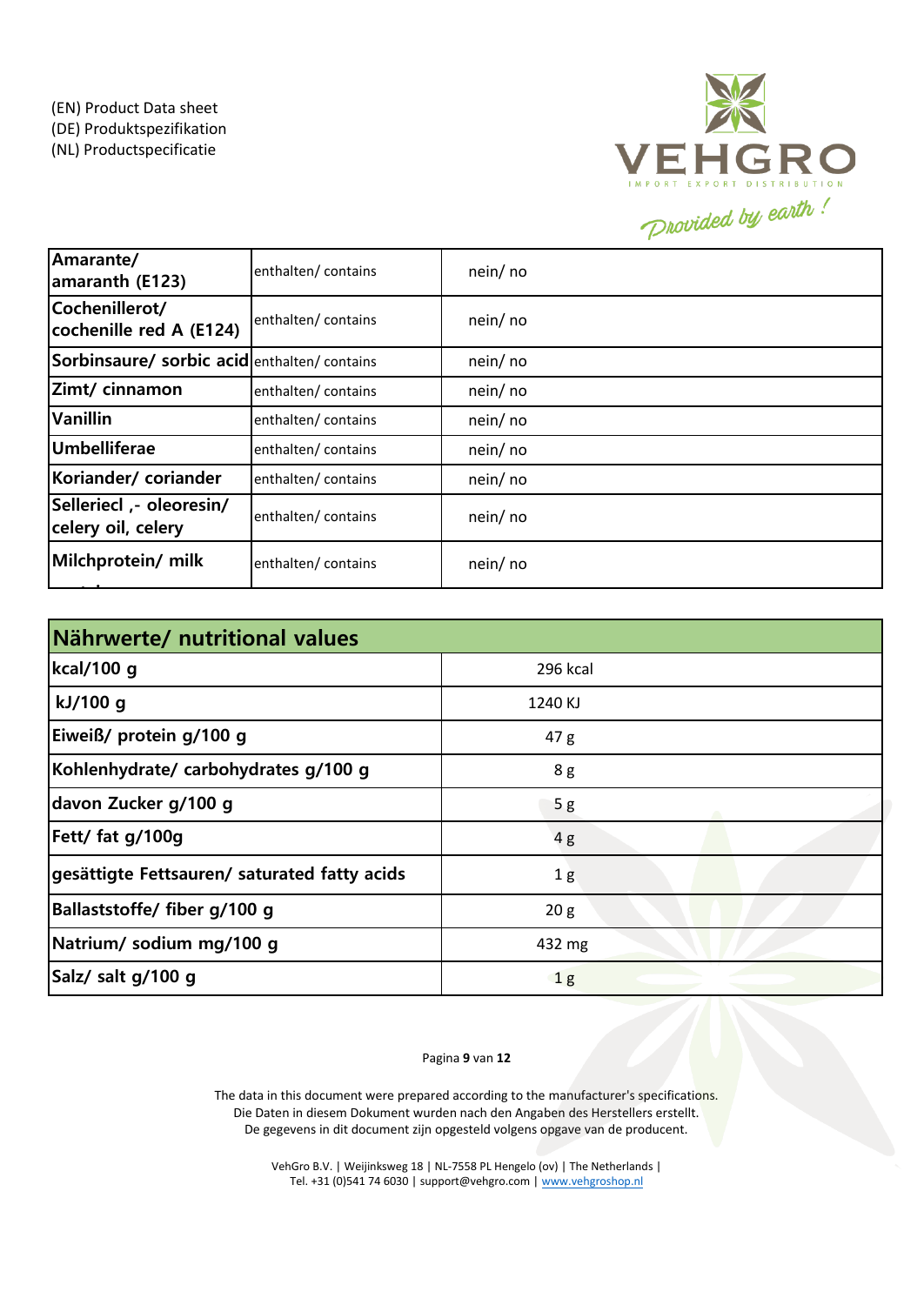

| <b>GVO-Information/ GMO-information</b>                                                                                                                                                                                                                                                                                                              |                              |
|------------------------------------------------------------------------------------------------------------------------------------------------------------------------------------------------------------------------------------------------------------------------------------------------------------------------------------------------------|------------------------------|
| Enthalt das Produkt GVO gemäß der                                                                                                                                                                                                                                                                                                                    |                              |
| Verordnung (EG) 1829/2003 und 1830/2003? /                                                                                                                                                                                                                                                                                                           | nein/ no                     |
| Does the product contain GMO according to                                                                                                                                                                                                                                                                                                            |                              |
| regulations 1829/2003/EC and 1830/2003?                                                                                                                                                                                                                                                                                                              |                              |
| Ist das Produkt aus GVO-Rohstoffen<br>hergestellt oder enthalt es Zutaten,<br>Zusatzstoffe oder Aromen (inkl. Tragerstoffe),<br>die aus GVO hergestellt wurden? / Is the<br>product produced from GMO raw material or<br>contains ingredients, additives or flavor (incl.                                                                            | nein/ no                     |
| Ist das Produkt oder eines seiner Inhaltsstoffe<br>mit Hilfe von GVO hergestellt (z.B. mit<br>Enzymen, Mikroorganismen, Hilfsstoffen, die<br>aus GVO gewonnen wurden)? / Is the product<br>or any of its ingredients produced with help<br>of GMO (e.g. enzyme, microorganism,<br>additives, derived from GMO)?                                      | nein/ no                     |
| <b>Ist das Produkt entsprechend EG-</b><br>Gentechnikdurchfürungsgesetz "ohne Gentechnik"<br>(kein GVO enthalten, nicht mit Hilfe von GVO,<br>kein GVO analytisch nachweisbar)? / Is the<br>product according to EC-GMO Implementation<br>Law "GMO- free" (not containing GMOs,<br>produced without help of GMO, no GMO<br>analytically detectable)? | keine Angabe/ no information |

Pagina **10** van **12**

The data in this document were prepared according to the manufacturer's specifications. Die Daten in diesem Dokument wurden nach den Angaben des Herstellers erstellt. De gegevens in dit document zijn opgesteld volgens opgave van de producent.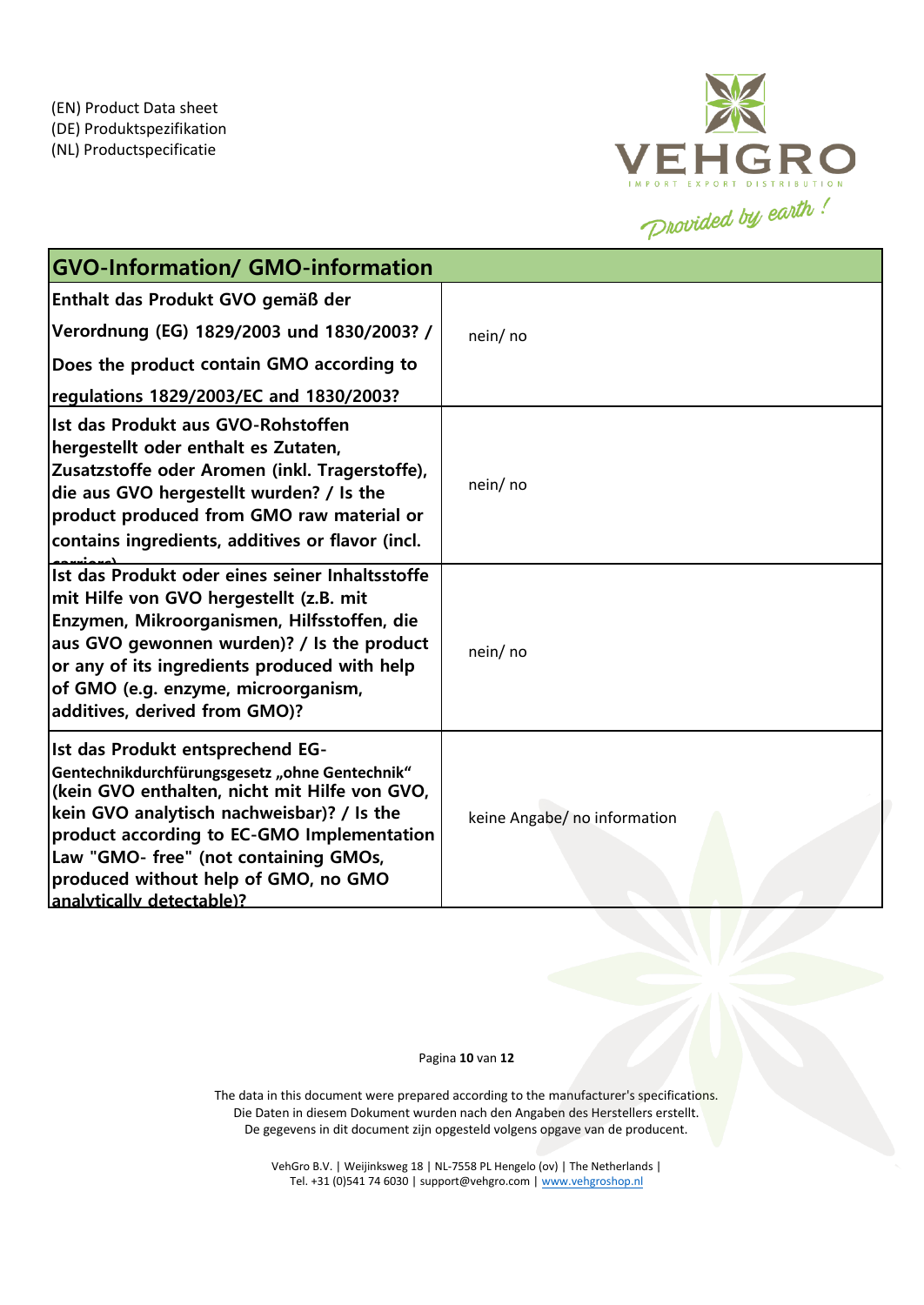

**Die Ware entspricht der jeweils geltenden deutschen und europaischen lebensmittelrechtlichen Gesetzgebung. Die Erzeugnisse sind ordnungsgemäß deklariert und so verarbeitet, dass die jeweils vorgegebenen Mindesthaltbarkeitsdaten mit Sicherheit gewahrleistet sind, dass sowohl in quantitativer als auch in qualitativer Hinsicht keine Beanstandungen bezuglich wertbestimmender Teilmengen zu erwarten sind, dass das Risiko für Fremdkorperkontaminationen nach menschlichem und technischem Ermessen ausgeschlossen ist und die Freiheit von pathogenen Stoffen als gesichert anzusehen ist.**

| Verpackung/packaging                                                                                                                               |                                                                                                                                                                                                                               |
|----------------------------------------------------------------------------------------------------------------------------------------------------|-------------------------------------------------------------------------------------------------------------------------------------------------------------------------------------------------------------------------------|
| Gewicht und Art der Verpackung/<br>weight and packaging                                                                                            | 1 kg Beutel/ Sackware 20-25 kg Monokunststoffsack oder<br>Papiersack mit Polybeutel oder nach Kundenwunsch/ 1 kg<br>bag/bagged cargo 20-25kg monoartsolid sack or paper<br>sack with poly bag or according to cutomer request |
| Tara-Gewicht der Verpackung/ tare weight of<br>the packaging                                                                                       | keine Angabe/ no information                                                                                                                                                                                                  |
| kg pro Palette/ kg per palett                                                                                                                      | keine Angabe/ no information                                                                                                                                                                                                  |
| Art der Palette/ palett type                                                                                                                       | keine Angabe/ no information                                                                                                                                                                                                  |
| Die Verpackung entspricht der Verordnung (EG) Nr. 1935/2004, der Verordnung (EU) Nr.                                                               |                                                                                                                                                                                                                               |
| 10/2011 und der Verordnung (EG) Nr. 2023/2006 in der jeweils geltenden Fassung/                                                                    |                                                                                                                                                                                                                               |
| The packaging conforms to the regulation (EC) No 1935/2004, regulation (EU) No 10/2011 and<br>regulation (EC) No 2023/2006 in the current version. |                                                                                                                                                                                                                               |
| Werden Dual Use Additives verwendet?/ Are<br>Dual Use Additives in use?                                                                            | nein/ no                                                                                                                                                                                                                      |
| <b>Enthalt die Verpackung Nanopartikel ?/ Does</b><br>the package contain nanoparticles?                                                           | nein/no                                                                                                                                                                                                                       |
| <b>Enthalt Verpackung Phthalate?/ Does the</b><br>packaging contain any phthalate?                                                                 | nein/ no                                                                                                                                                                                                                      |

## Pagina **11** van **12**

The data in this document were prepared according to the manufacturer's specifications. Die Daten in diesem Dokument wurden nach den Angaben des Herstellers erstellt. De gegevens in dit document zijn opgesteld volgens opgave van de producent.